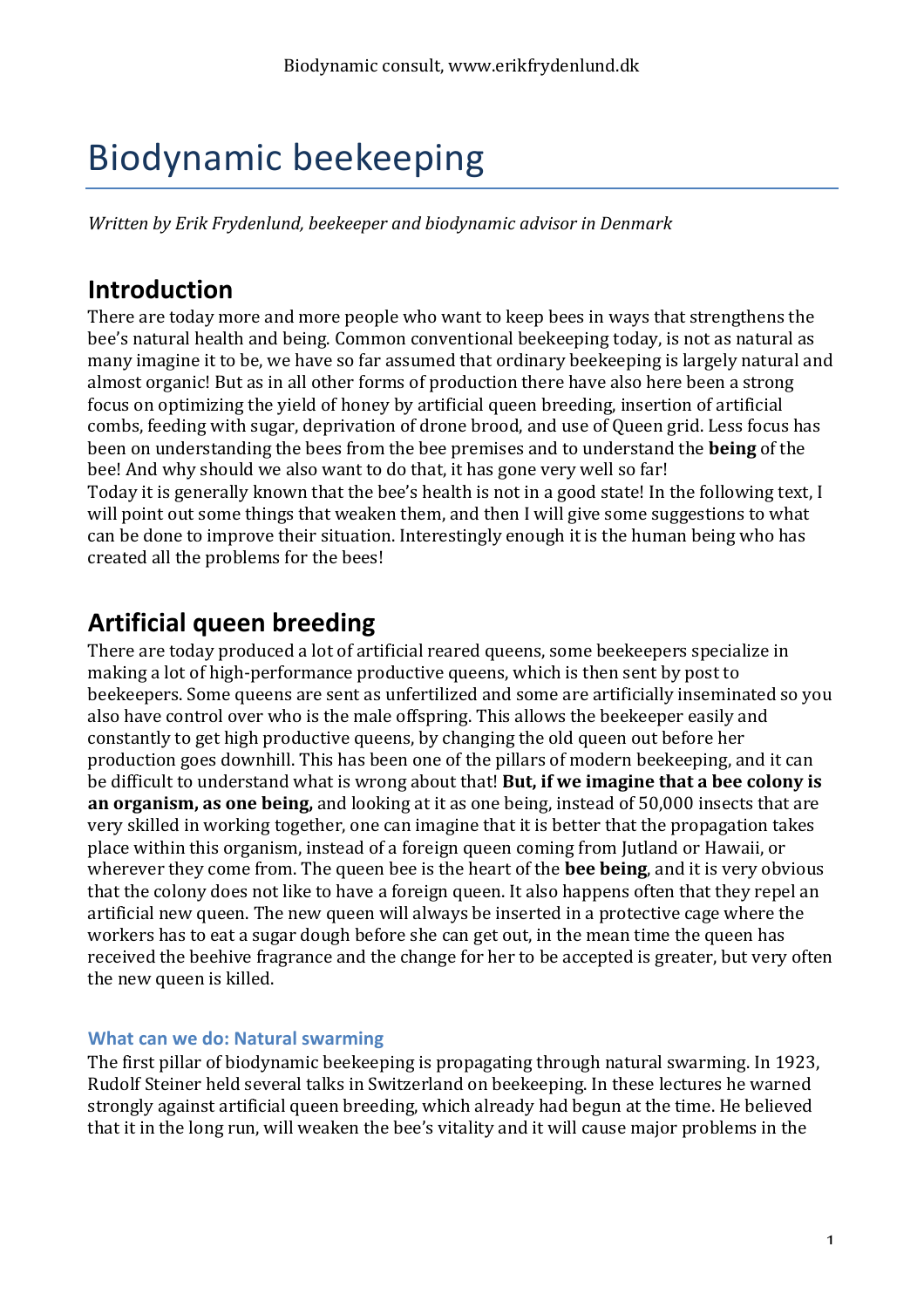future. But he was also realistic and said that you will probably do it anyway, but then we can meet in a hundred years and talk about it again!

It is now about 100 years ago that artificial queen breeding began and it is very interesting to hear Steiner's clear word: "Artificial queen breeding is an exceedingly favorable precaution, and *can appear as something good, but the whole beekeeping will cease over a hundred years, if you only* want to use artificially bred bees, as in shorter time is something extraordinarily favorable, *can* in due time leads to the entire case again be destroyed. "(lecture in Dornach, 10. Nov. 1923)



Here is one of my summer swarms, which sat on the apple tree. It is always impressive the vitality and vigor of a new swarm comes with when they start their new life.

It is a sight to behold to see a swarm of ten - twenty thousand bees which whizzes around in the air, very chaotic and uncontrolled, it seems, but after a while they start all moving in one direction and hopefully find something to settling on not too far away.

Swarming is a kind of flowering and chaos process where they expand to the environment and the cosmos and in this process they receive new energy to their next incarnation and life!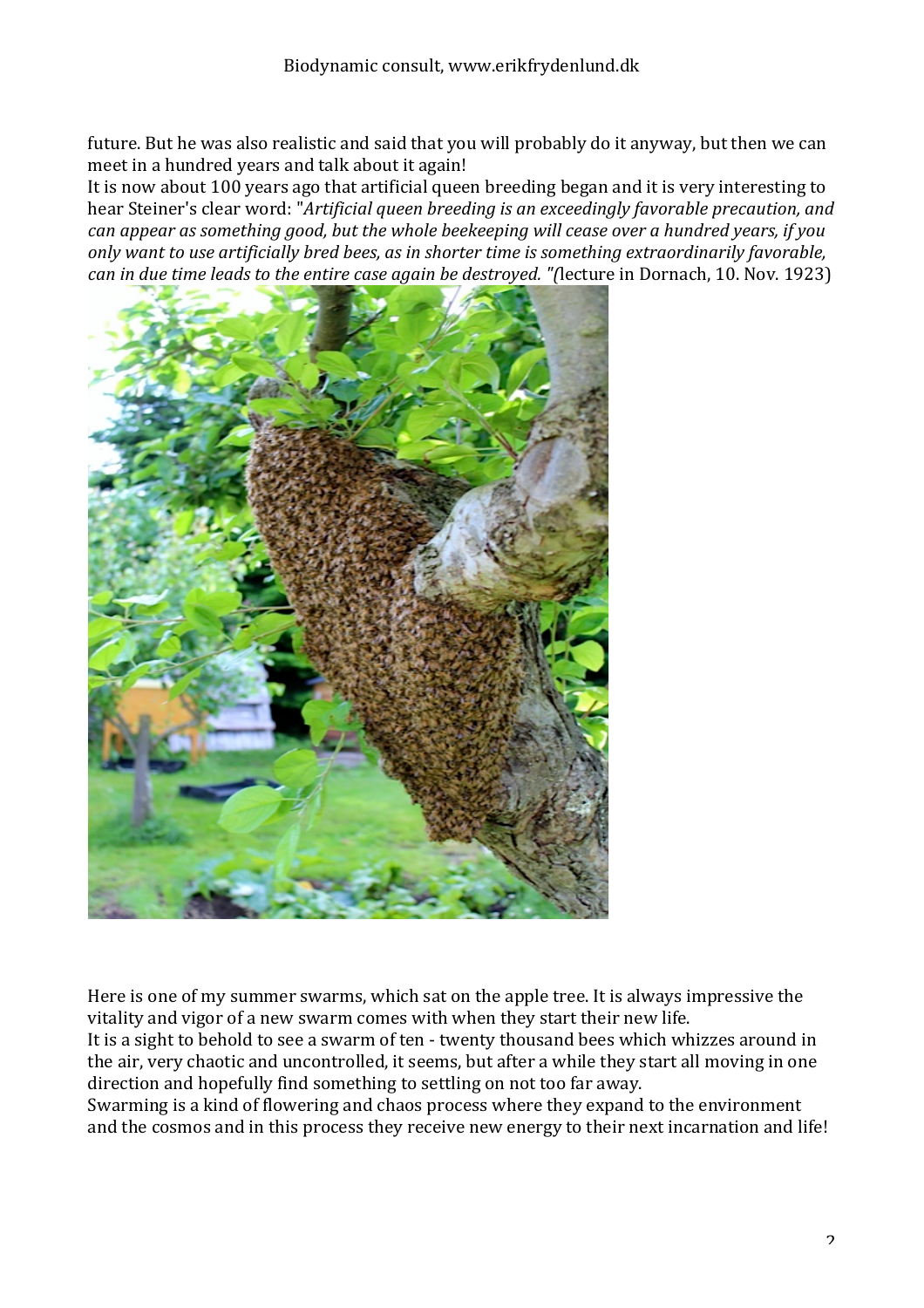Most beekeepers today do many things to prevent the bees to swarm, therefore they open beehive at least every ten days to check new queens on the way, and if there are, they will be removed. Moreover, there also cut the Queen's wings, if she tries to swarm, she can not fly, and thus falls to the ground in front of the beehive!

### **Green dessert**

A new concept called Green desert have come about, it means that when we look out into the Danish countryside it looks green and lush, but for the bees it is a desert where there are no flowers for them. The landscape consists mainly of large fields where the weeds are sprayed away, and where the crop does not have flowers that bees can live on, many of the flowering hedges have been trimmed or cut down so the fields can be larger. The small strips between the field and the road have often been fertilized, which means more leaf growth and fewer flowers. Therefore it is today often better to have bees in cities than in the countryside! Another green desert is the lawn, we use today much energy and time keeping lawns short, and green, and free of flowering plants, it is again a green desert for bees where no flowers are.

Studies have shown that the more different kinds of pollen the bees feed on, the stronger their immune system, therefore it is not so important with large amounts, but more important to have a wide selection of pollen throughout the growing season.

#### **What can we do - Sow flowers**

Most have the ability to sow some flowers somewhere, which is beneficial for the bees. There are several seed companies that sell mixtures of seeds which contains a mixture of flowering plants that bloom over a long period, for example: Buckwheat, California bluebell, Borage, Dill, and Marigold, Early in the year the plants Eranthis hyemalis, Snowdrop and Crocus are very important, later the Dandelion, it is said that the Dandelion is the most important plant for bees in Denmark! In the lawn and the park you can let areas grow up and let them bloom before you cut the grass, and eventually there will be several different flowering plants in the lawn. It is rarely necessary to fertilize the lawn; it will also give more flowers. The farmer can stop spraying in the fields, have wide hedges with flower, sow stripes with flowers in the fields for insects, and having permanent grassland where there are flowering plants.

# **Feeding of sugar**

Most beekeepers remove all the honey from the bees in late summer and then feed them with sugar. Many beekeepers even believe that it is healthier for the bees, sugar is completely clean and therefore it is better for the bees, to avoid nosema(diarrhea) in bees. In Denmark it is even forbidden to feed the bees with honey! Honey is generally regarded as being very healthy when it is sold to people, but for the bees they claim that sugar is better! However, studies have shown the expected, namely that honey is also healthy for the bees, it strengthens their immune systems compared to sugar. A US study shows that honey activates enzymes that are used to break down foreign substances, such as pesticides; sugar does not activate these substances. In addition bees are heavily influenced by what they eat, in an early stage it will influence them to whether they will be a working bee, a drone, ore a queen bee. The bee's nutrition affects them directly into their physical body.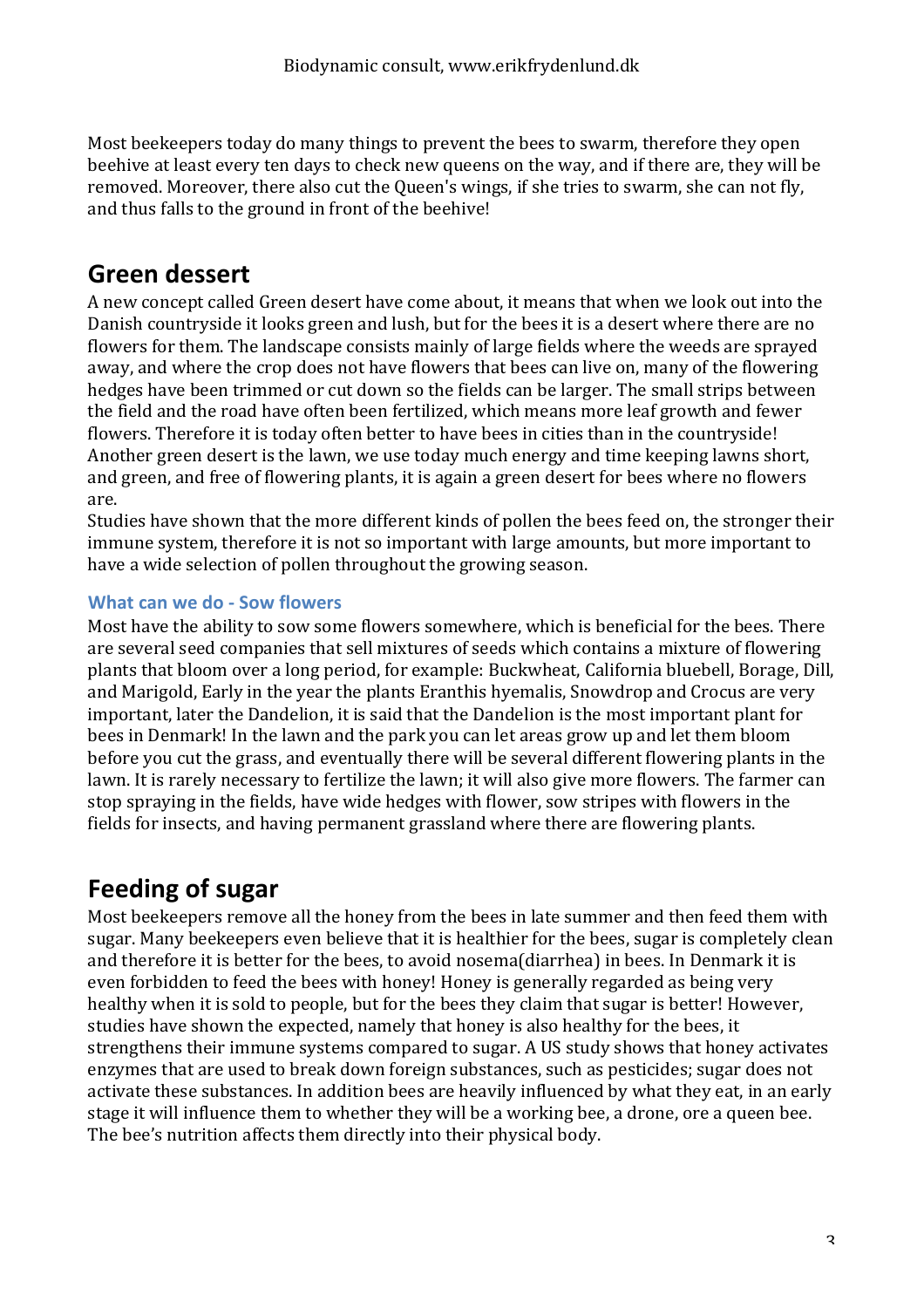#### **What can we do**

The best of bees is that you let them keep enough honey so you are sure that they get through the winter, one option is to let them keep it all and then in the spring when they have come safely through the winter to harvest what is left. You just have to be sure that it is not rape honey that is left, since it can crystallize and so the bees cannot utilize it.

The bees live almost exclusively of nourishment that comes from the plant's flower, as pollen and nectar. The sugar, used for feeding are made from beets  $=$  root, or cane, sugar  $=$  stem, not from flowers, the bees must therefore use forces to lift the sugar up to the flower level. Steiner suggests in this connection that a chamomile tea, added to the feed mix, can help the bees. A feed formula used by biodynamic beekeepers in Germany consists of: 3 kg of white sugar, 1 liter of water, 0.3kg honey, 1 liter of chamomile tea and a little salt.



The bee and the flower belong together.

### **Insertion of beeswax**

Today it is most commonly inserting foundation wax in the frames which the bees then build out, so the architecture is given for the bees and they are thereby encouraged to create work cells in exactly the same size, in this way they encourage worker bees and the highest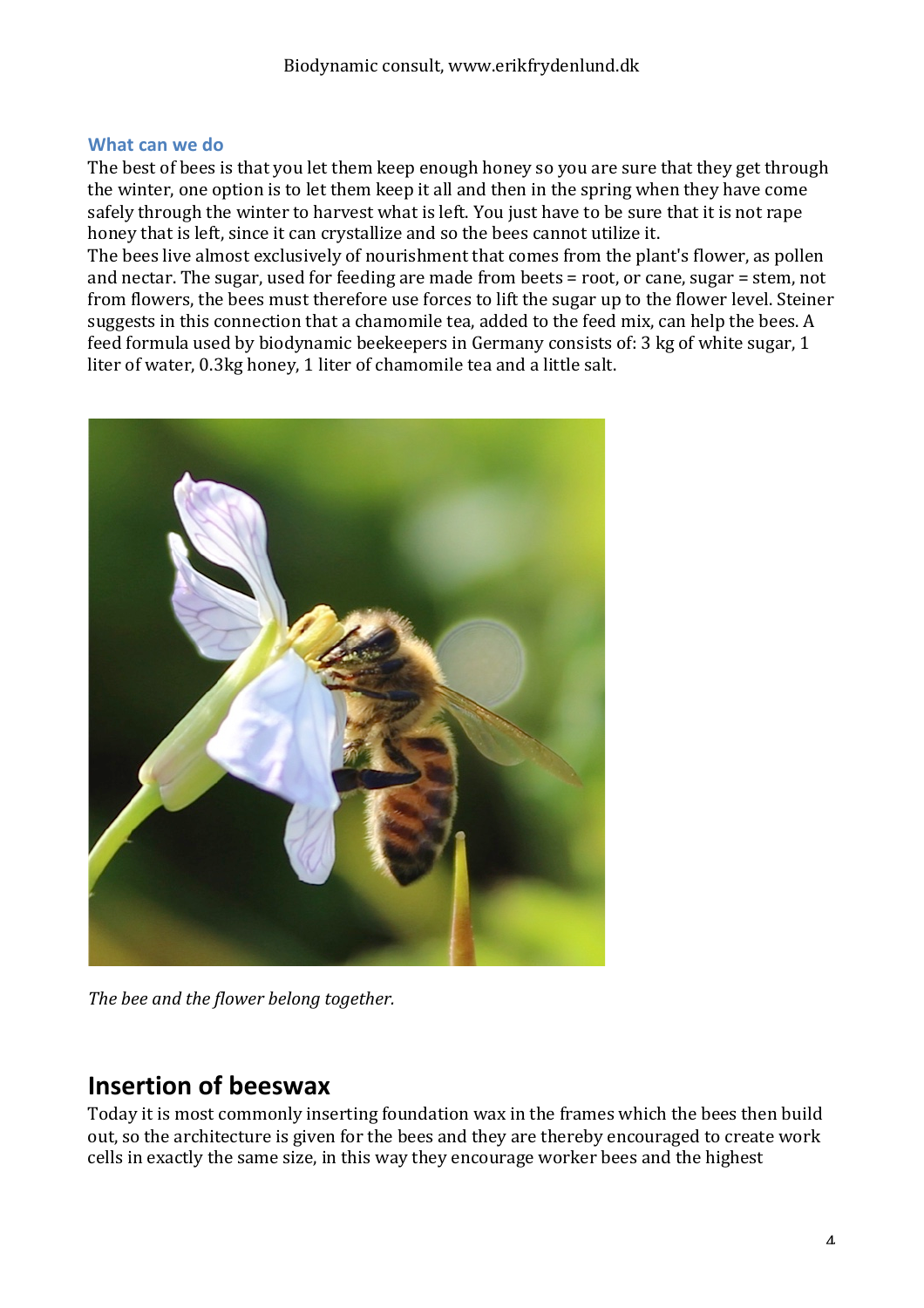production. Wax foundations are made from old melted wax that might previously also have been melted down, so it's really recycling! The wax foundation is so thick that the bees can just pull the wax out, and they don't have to make any wax themselves.

And what's so wrong with that? Wax comb is a part of the Bee organism, it is part of their **body** and they are born, live, dance, vibrates, communicate with each other, in and on **the wax comb**! A self-built honeycomb is a great miracle! where one may wonder how it is at all possible, without 9 years

of school, 3 years of high school and 5 years of architecture study at university!



It is impressive to see such a newly built comb, clear hexagonal shapes, incredibly light and almost transparent, the honeycombs is a part of their body!

#### **What can we do - let the bees build themselves.**

The bees have a higher temperature when they secret wax, which is healthy for them and it is a natural part of the bee's life cycle that they secret wax. The worker bee has a wax gland on the abdomen where it can produce wax from, it is a unique feature of the honey bee that they can produce wax, the wasp may, for example, pick up things from nature, which they chew with saliva and glue it together, but the honey bee produce wax directly from their own body. Beeswax contains light and when we burn it, in the form of beeswax candles, it gives off light again!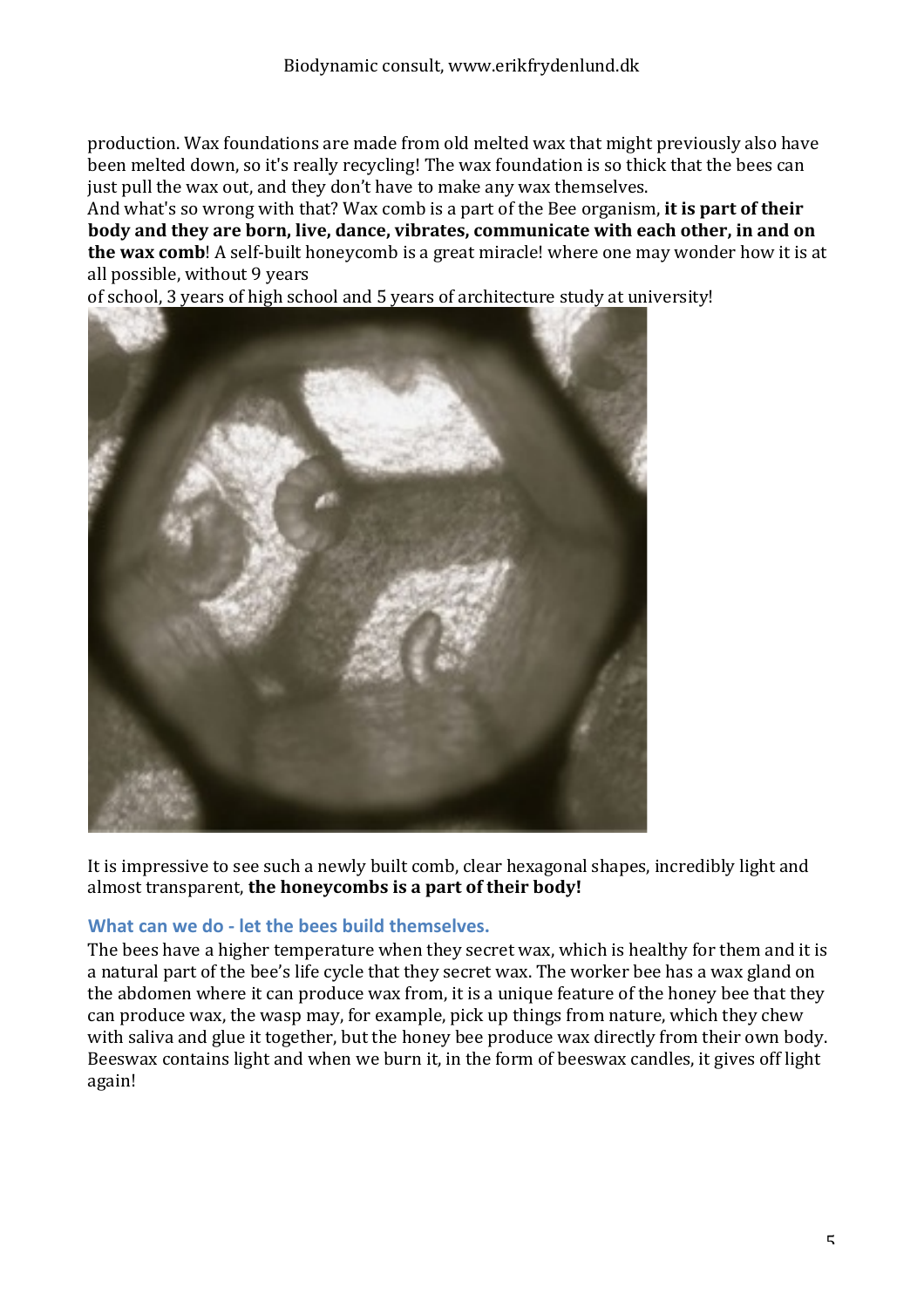

*Here* is a comb that the bees have built, this is the form that they want to build, which is not *particularly square.*

One possibility is then to let the bees build honeycombs completely even, rested there are certain challenges for beekeepers, since all frames are square and the bees do not want to build them square! Alternative hives as the Golden hive (Einraumsbeute in German), Top bar hives, ore the Warre hive, is specially made for the bees to build themself. A South American hive developed by Oscar Perone provides the ultimate opportunity for the bees to build themselves as they please, there's no frames in the brood area, only some lists at the top where they can build entirely free from.

# **Pesticides**

A lot of pesticides are still used today! Not just in agriculture but also in private gardens. The pesticides has become more sophisticated, in the past one could see dead bees in front of the hive if they had been exposed to pesticides. Today, there are so-called systemic pesticides, they are absorbed by the plants and transported around in the plant, thereby killing the insects that attack the plant over a long period. The bees do not die directly from it, but it affects their nervous system so they find it more difficult to orient themselves, and maybe the bees can't find their way home. It is therefore believed that the pesticides called Neonicotinoids causes Collony collaps disorder (CCD) in the United States and European countries like France, in Denmark there has not been identified CCD though it is used for treating Granola. There is now a temporary ban on Neonicotinoids in Europe until it gets further investigated.

In a study in Maryland USA showed an average of nine different pesticides and fungicides in one sample of bee pollen, the researchers found 21 different chemicals; a further study showed that when the bees got such pollen, it decreased their ability to fight the dreaded parasite nosema drastically.

Currently they only examined pesticides, whether they are acutely toxic to bees, and not on their cocktail damage effect on bees in the long term. The Danish bee researcher Per Kryger from Aarhus University says: *Pesticides and fungicides effects on bees are far more complicated*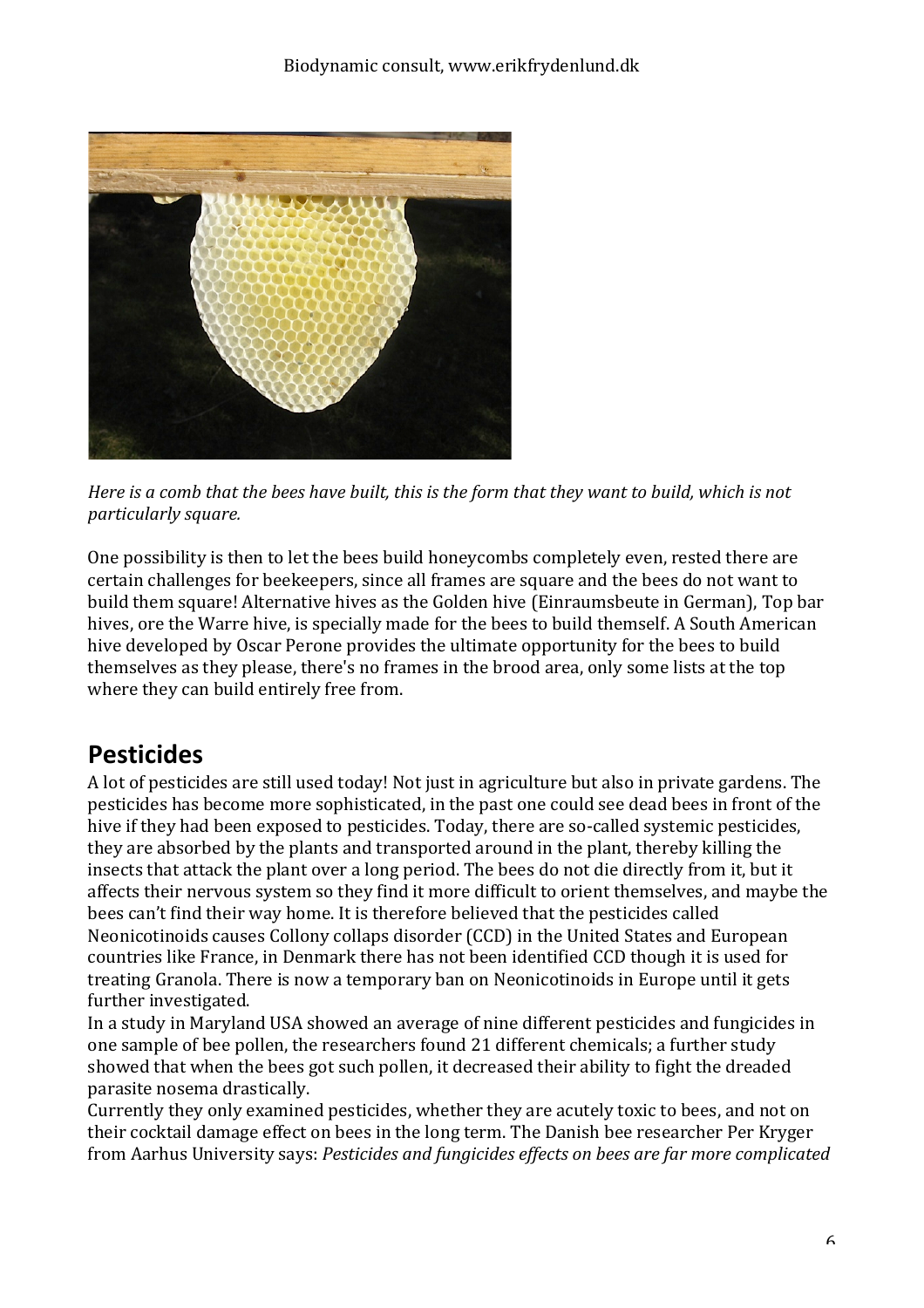*than studies on their acute toxicity reveals. And it gets impossible to detect synergies between the many pesticides.* 

Furthermore we know that the bees would rather deposit chemicals and heavy metals in their bodies, than to deposit it in the honey, pollen and wax, bees are therefore used to investigate how many heavy metals that are near the airports, where the dead bees are then being analyzed for their content of heavy metals.

#### **What can we do**

Stop using chemical sprays in nature, they do not belong there, and grow biodynamic and organic food.

Set up hives on biodynamic and organic farms, or natural areas.

### **Electromagnetic radiation**

The bees are sensitive creatures that orientate themselves using the Earth's natural magnetic field; therefore it seems logical, that they are disturbed, when there are other types of radiation into their "radar"! There has been made experiments where a mobile phone receiving text messages, have been placed inside a beehive, it ended up that the bees left the hive! One could say that the bees do not need to connect to the World Wide Web (www) as they already have contact with nature's web!

#### What can we do

It is not likely that we will give op mobiles, wireless Internet and the use of GPS! Nor do I think it's a solution to isolate the beehive in a protective capsule, since it belongs to the being of the bee, to be in contact with the environment, the world, and the cosmos! So for the time being we have to investigate it more to see if it really is a problem.

### **The varoa mite**

The varoa mite is a tiny mite that lives on the bee and sucks blood. Varoa mite is originally from Asia and were it not for man's need to transport bees and especially queens around the world, it would probably still only have been in Asia. Today it is now a pest in the whole world, apart from Australia.

The bees do not die directly of the varoa mite, but they are weakened and will easily get various diseases, which are transmitted through the blood.

#### **What can we do**

In most cases, it is still necessary to treat against Varoa mites, so far I have used *Bienenwohl* made in Germany consisting of essential oils and oxalic acid, and can be purchased from www.Swienty.com Bienenwohl does not directly kill the mites in the brood, but it gets the bees to clean themselves more than they usually do, and the mites fall off. It's easy to use and is also relatively efficient, the only drawback is that you have to treat several times since the mites are sealed in the brood cells will not be affected. The most effective time for treatment is early winter when there is no brood, then one treatment is enough.

In the long term, it is about strengthening the bees themselves to combat Varoa mite and there is not some easy quick solutions. One aspect is to let the bees build their own comb and produce and sweat wax. When the bees sweat wax they create a higher temperature, which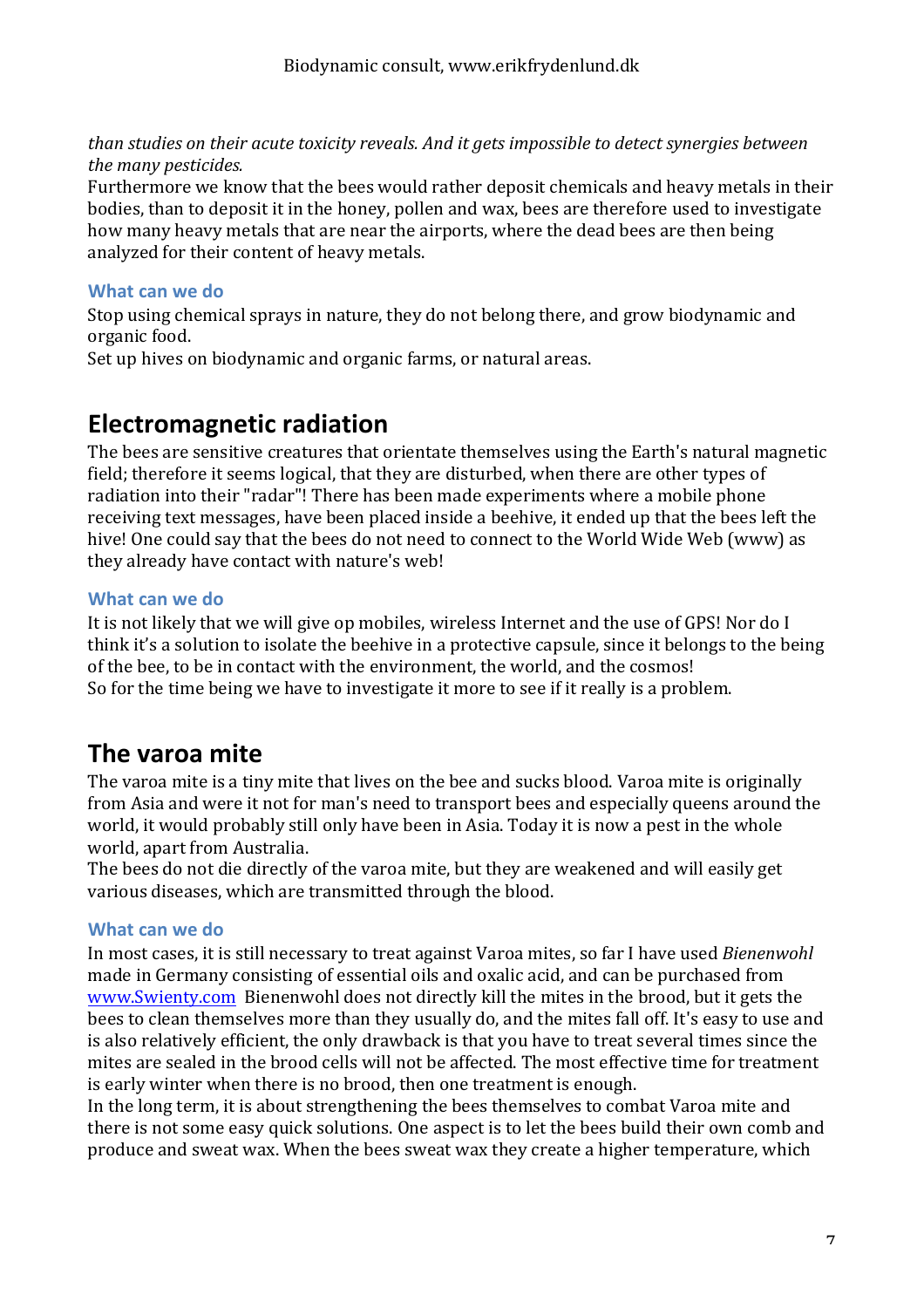varoa mites do not like. Otherwise, I believe that it is important for the bees that they can create their own environment with temperature, smells and humidity, so I think that the beehive principle must be closed at the top and the opening at the bottom so there are no drafts in the hive. In this way they regulate their environment. Looking at a hive where the bees have been in peace, it will be totally closed at the top and everything will be built close together with only small spaces for the bees. Once I found a bee family in an elderly man in Odense, he had previously had four bee families and did not think he had bees anymore. A swarm of bees had, however, found an empty hive standing behind his shed, which consisted of two magazines in Norwegian supers with frames, and a roof. My prejudices told me that there must be lot of varoa mites, since it had never been treated or cared for by anybody. To my great surprise it turned out that there was virtually no varoa mites in it, and the bees were super healthy! A close examination of the beehive showed that the bottom was completely open, the top, however, was completely closed, when I took the roof and the lid off, it was completely built together, but just enough for the bees to move around between the self-built boards. For an experienced beekeeper, it looked completely messy and chaotic, and for most it would tingle in their fingers to clean up the mess! This goes against all textbooks, which says that the bees cannot survive the varoa mite, unless we treat them. This family had not received sugar, not been treated against varoa mites and had not been opened every ten days to remove Drone brood. I am convinced that all our cleanup and interference in the bees' home, damage them far more than it benefits them!

### **Use of the Star calendar**

The bees live protected in the beehive and it is their outer physical protection. When we open the hive we break this closed home and it is opened up, and the bees are affected by the cosmic constellation in the cosmos at that particular time.

Steiner says in the Beekeeping lectures, that the bees are most influenced by the movement of the sun through the zodiac, and the plants are most affected by the moon's motion through the zodiac.

There is a strong kinship between the bee and the plant, and especially the flower.

Mathias Thun provides the following information:

#### **Rot days**

The bees slightly are less calm than on flower and fruit days. Strong comb building activity Honey yield slightly below average.

#### **Leaf days**

Bees more nervous and angry, more bees at home. Unfit for work with bees, also unsuitable for extracting and pressing of honey. Honey Yield less than average.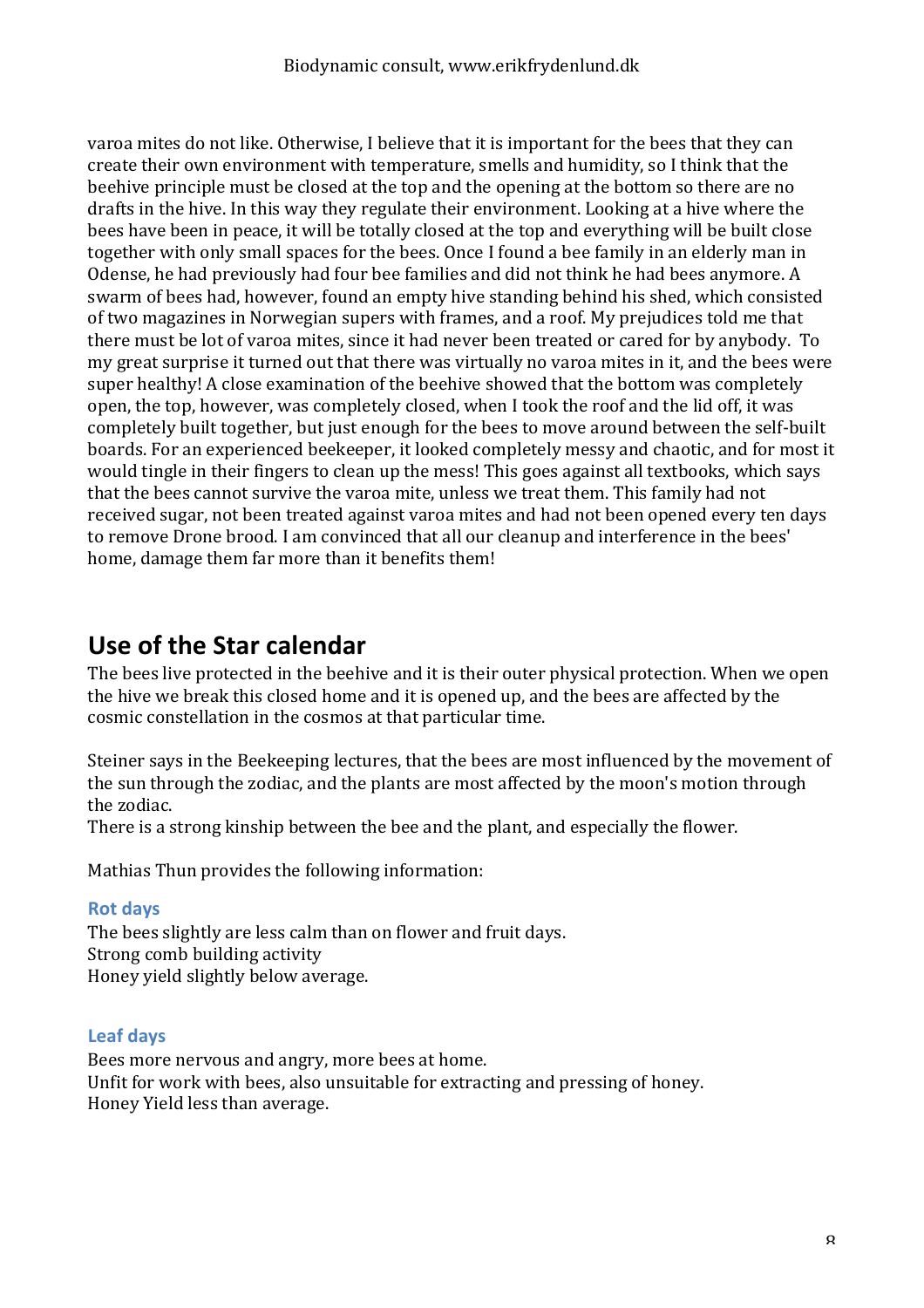**Flowers days** The bees are very quiet and comfortable. Feeding brood Emphasis on pollen collecting. Honey Yield above average.

#### **Fruits days**

The bees very quiet and comfortable. Large nectar flow. Honey Yield above average.

# **The importance of bees**

There are many people today feel that it would be extremely tragic if the bees are no longer here, we have a deep sense that something very important will be missing, if they are no longer here. It's easy to understand the value the bees as pollinators in nature and it is widely known that their value as pollinators in farming crops is far greater than the value we can harvest as honey. Globally the value of pollinating is 1150 billion dollars! Steiner also brings another aspect, which he says is far more important than the actual pollination, he describes the poison that bees, wasps and ants have which is formic acid, is a very important substance and help in nature as they live in nature. Steiner says in the beekeeping lectures on page 138 the following: *"Now, if there were no ants, bees and wasps to make this formic acid, what would happen then? That would be quite the same thing that would happen to mankind procreation, if you suddenly beheaded all men and women the only ones left. Then* mankind would not be able to propagate, because the men's semen would not be there *which are necessary.* For was it not for these bees, wasps and ants, which are constantly coming to this world of flowers, so the necessary formic acid would not flow and the necessary *"marriage" could not take place, then the plants will after some time extinct"* So according to Steiner, bees, wasps and ants most important role and task is therefore, to spread formic acid in nature, and that nature will actually die if they did not. So in addition to the important pollination, there is an even more important revitalization of nature through bees, ants and wasps through the formic acid.

# **The challenge with bees!**

Today, there are many challenges to keep bees. It is especially varoa mite which gives the greatest challenges When I was in England I kept 10 bi families from 1988 to 1995, it was just before varoa mite found its way to England. So it was at the time wonderfully easy to keep bees, they did always reasonably well, and new swarms replaced those who died in the winter.

Today, one needs to have a completely different understanding of bees lest they die all together, we are challenged to understand bees on a deeper level, it is no longer enough to repair the problems, and one disease will just be replaced by the next. Unfortunately, the focus was on various treatments and technical solutions to get Varoa mite to life and not so much to strengthen the bee's own vitality and health. There is no doubt that the reason that